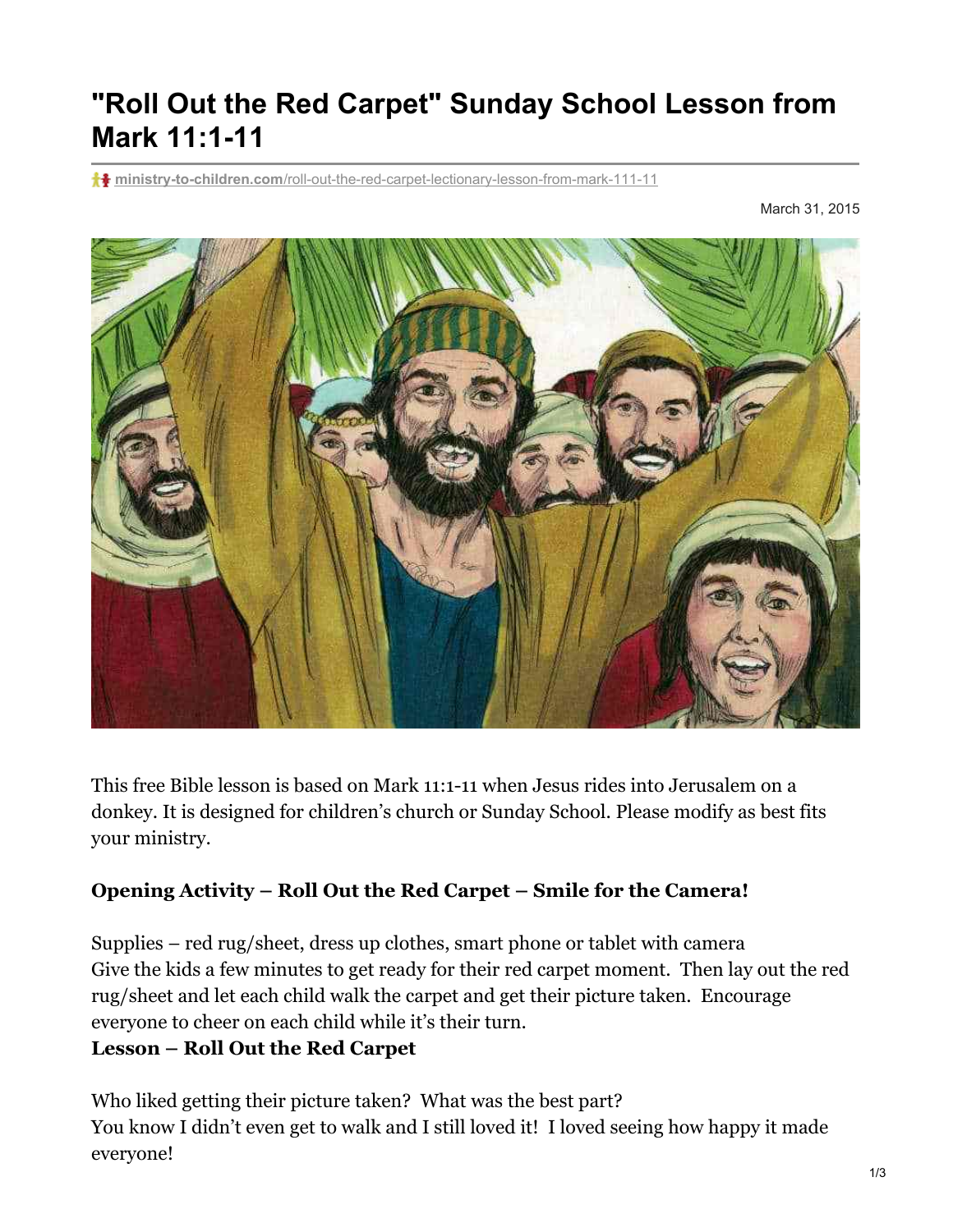Did it make you feel special? To have everyone looking at you, cheering for you, and even having your picture taken? It must feel special to have everyone's attention on you. For that moment, you were the most important person in the room.

When you think about a red carpet, what do you think of? ... Celebrities, movie premieres, fancy clothes…

Well, it might surprise you that there was a red carpet in the Bible that the people of Jerusalem set out just for Jesus. Really, it's true!

Ok, it was a little bit different. First of all, the carpet wasn't red, it was green. Can you guess what it was made of? Palm branches! The people collected a whole bunch of palm branches and laid them out on the road leading into Jerusalem just for Jesus.

When Jesus started down his red, oops green, carpet everyone was watching and cheering Him on. They even sang out to Him "Hosanna! Blessed is the one who comes in the name of the Lord." They wanted Jesus to feel special, and they wanted all of the attention to be on Him. They wanted Jesus to know that He was the most important person in Jerusalem. Why do you think they wanted to do this for Jesus?

What would you do if Jesus was coming here? Would it just be like any other day? Or would it be special?

Would you do a red, or green, carpet? Or maybe a parade?

Jesus is absolutely the most important person ever, and just like the people in Jerusalem, we want to make sure we show Him just how important and special He is.

But you know, we don't have to be able to physically see Jesus as a man to show Him how important He is to us. Just because we can't see Jesus, it doesn't mean He's not here.

Actually, Jesus is here right now. RIGHT NOW! Jesus is always with you!

And if Jesus is always with you, what should we always be doing? We need to show Him how special and important He really is.

Now, that doesn't mean we need to drag a red carpet with us everywhere, but there is one HUGE thing the people of Jerusalem did that we can do too.

They took time out of their day so they could spend it with Jesus. Is that something we can do? Of course we can! It doesn't have to be huge or fancy like the green carpet into the city. That's not what's important to Jesus. We just need to show Jesus how important He really is. He just wants to spend that time with you. It's that easy.

So let's try it! Just one time this week, let's turn off the TV and read a Bible story instead. All together we can show Jesus just how important He really is to us.

## **Activity A – Roll Out the Red Carpet – Bible Verse Challenge**Supplies – Bibles Verse – Mark 11:8-10

Pass out Bibles to students. Bibles should be closed and sitting on the table face up in front of each child. When you say go, have the kids look up this week's Bible verse. As each child finds the verse, have them stick one finger on the verse and quietly raise their other hand. The first one to find the verse gets to read it to the rest of the class.

Help younger kids and new kids find the verse by following these steps.

Look in the Table of Contents for the book you are looking for. Make an effort to show